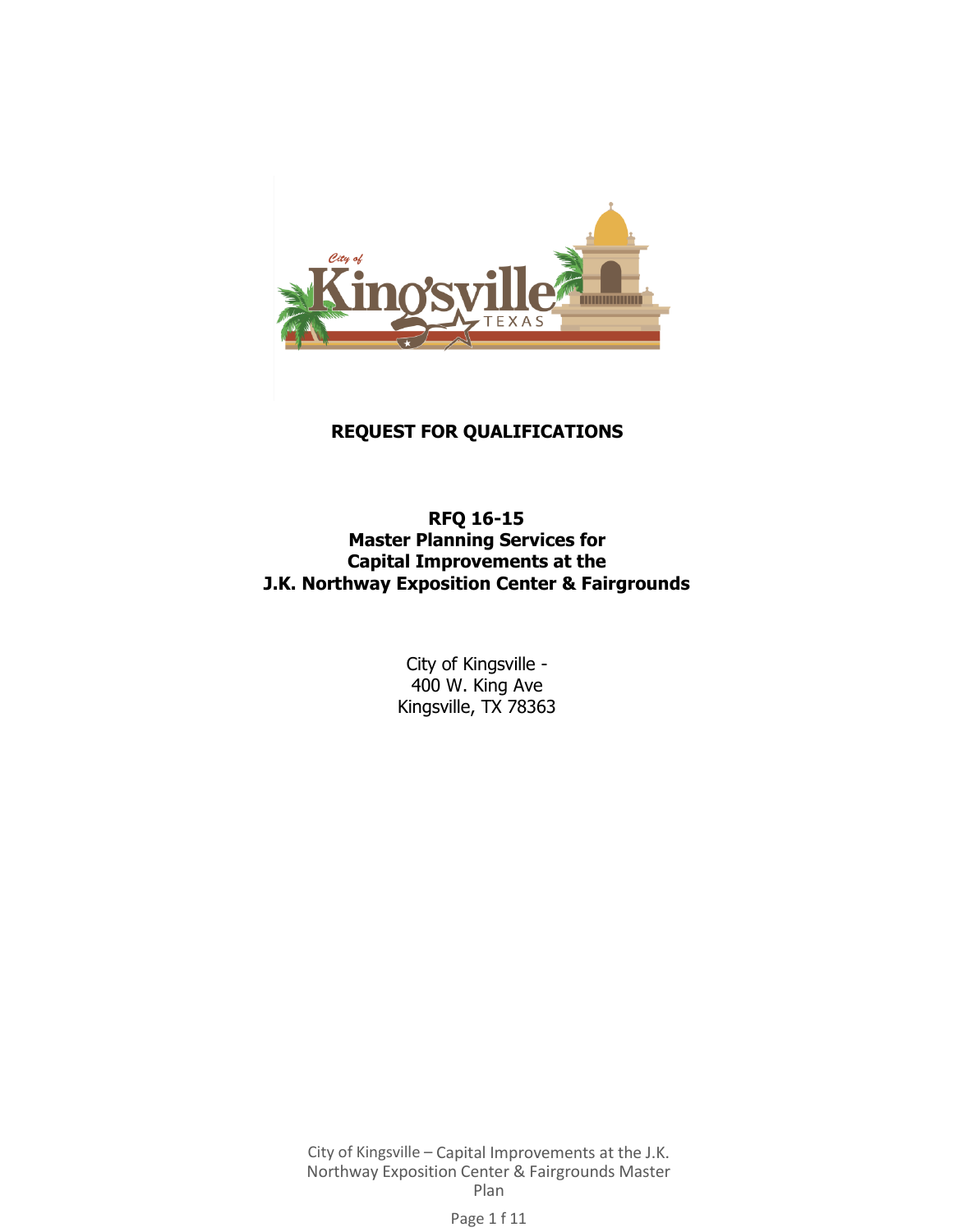Sealed Statements of Qualifications (SOQ) addressed to Mr. David Mason, Director of Purchasing and Technology, City of Kingsville will be received on October 11, 2016 until 1:30 pm, at the City of Kingsville City Hall (2nd Floor) located at 400 W. King Avenue, Kingsville, TX. SOQ's must be in the City of Kingsville's possession on or before the aforementioned date and time (no late submissions will be accepted).

### **CAPITAL IMPROVEMENTS AT THE J.K. NORTHWAY EXPOSITION CENTER AND FAIRGROUNDS MASTER PLAN**

The intent of soliciting this Request for Qualifications (RFQ) from qualified firms with experience in Exposition Center and fairgrounds master plans is to develop a master plan that includes upgrades and improvements of facilities as well as identifying options for best use of property including cost estimation.

SOQ's received past the aforementioned deadline will not be considered. The City will evaluate SOQ's and make a selection based on the firm's technical ability, experience, and ability to perform the work. The City will not provide compensation or defray any costs incurred by any firm related to the response to this request. The City reserves the right to negotiate with any and all persons or firms. The City also reserves the right to reject any or all SOQ's, or to accept any deemed most advantageous, or to waive any irregularities or informalities in the SOQ's received, and to revise the process schedule as circumstances arise.

Submittals must be clearly marked:

### **RFQ16-15 Capital Improvements at the J.K. Northway Exposition Center and Fairgrounds Master Plan**

Submitted to: David Mason Director of Purchasing and Technology City of Kingsville 400 W. King Ave. Kingsville, TX 78363

> City of Kingsville – Capital Improvements at the J.K. Northway Exposition Center & Fairgrounds Master Plan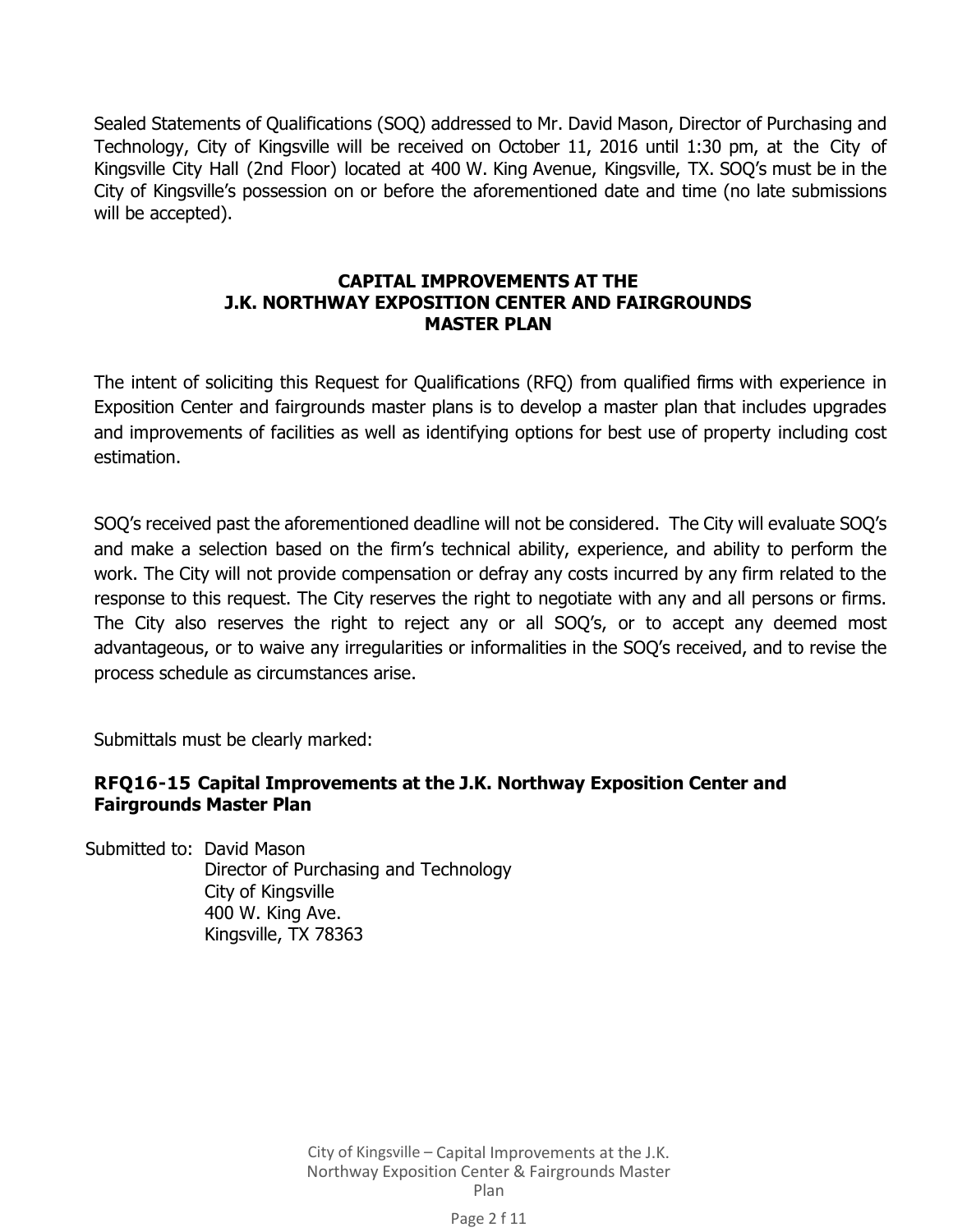### **PURPOSE**

The City of Kingsville, (City) is soliciting Statement of Qualifications (SOQ) from qualified engineering and/or architecture firms to prepare a master plan of capital improvements for the J.K. Northway Exposition Center and Fairgrounds. The master plan will include upgrades and improvements of facilities as well as identifying options for best use of property including cost estimation.

Selected qualifier will identify exploring avenues to upgrade existing fairground facilities and provide needed new facilities that would serve many more potential activities such as:

Agricultural related activities, county fairs, rodeo, trade shows, concerts, sporting events/tournaments, carnivals, equestrian events, community gatherings, family events, auctions, demonstrations, etc.

Qualifier will identify the more immediate needs of the facility including electrical, sewer lines, rebuilding of the stalls, covered areas, pens, paving, lighting, and restroom facilities.

### **INTENT**

The primary intent and goal of this solicitation is to select and enter into a professional service contract(s) with experienced registered engineering or architecture firm(s) to develop an Exposition Center and fairgrounds capital improvements master plan. Persons or firms practicing architectural and/or engineering services in the State of Texas must possess a proper registration in accordance with Texas laws.

### **PROJECT BACKGROUND**

The J.K. Northway Exposition Center and Fairgrounds hosts a wide range of activities throughout the year. Through the years, the Exposition Center has hosted a very prestigious rodeo schedule including the Strait Team Roping, Tuff Hedeman's Bull Riding Challenge, PRCA Rodeo, Region 8 High School Rodeo Series, and the South Texas Ranching Heritage Festival.

Other events held at the Exposition Center and Fairgrounds have included the Fiesta De Colores Arts and Craft Fair, Kleberg Kenedy County Junior Livestock Show, South Texas Prospect Show Series, many youth activities such as teen dances, Spring Break in the Exposition Center and La Posada Children's Day (a Christmas celebration), and other festivals and convention activities.

The Exposition Center is approximately 54,600 gross square-feet and has surface parking for 462 vehicles. Attached to the Exposition Center was an outdoor barn which housed 12 pens. Due to a severe storm which occurred in May 2016, the outdoor pens are no longer in serviceable conditions. The Exposition Center also has a lighted-outdoor rodeo arena that is approximately 41,840 square-feet along with a storage facility that is approximately 5,430 square-feet. 82 horse stalls were demolished on February of 2016. The fairgrounds have 34 connections that provide electricity and water services for recreational vehicles (RV's).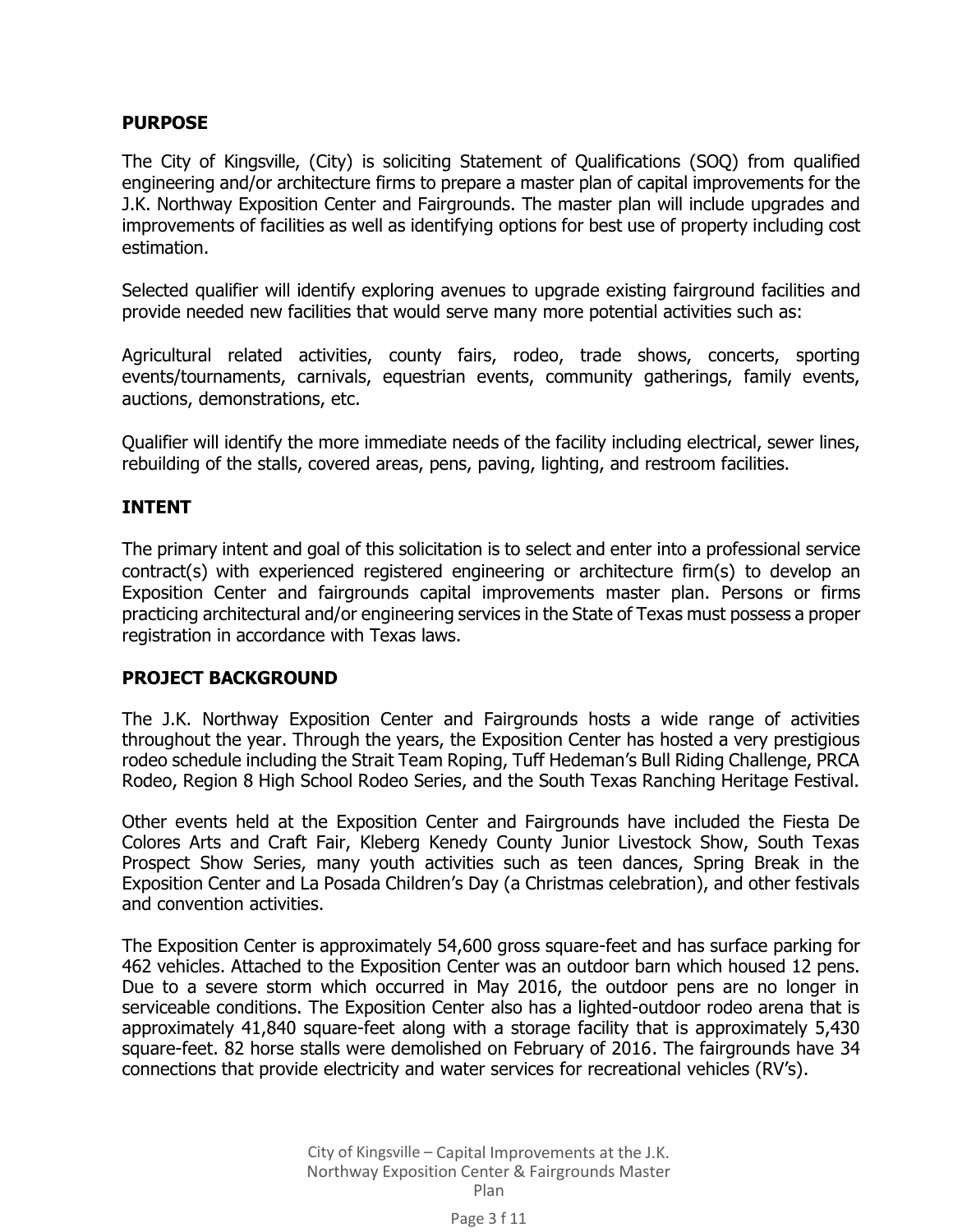### **PROJECT GOALS AND SCOPE**

**Development of a Master Plan** - The selected firm shall be responsible for the development of a ten (10) year master plan that can serve as a guide for future facility development that addresses operations of the J.K. Northway Exposition Center and Fairgrounds and growth of year round event activity and usage while enhancing the overall guest experience.

**Capital Needs Assessment and Plan** – Analyze and provide a comprehensive evaluation of the present facilities and projected capital needs of the Exposition Center and Fairgrounds and its related facilities to include recommendations with an outline for a ten (10) year capital plan.

- Capital Needs Assessment Plan shall include the following:
	- o Analysis of present Fairgrounds and related facilities
	- $\circ$  Analysis of present preventive maintenance routine repair procedures and practices including equipment replacement
	- o Anticipated capital needs assessment for the Exposition Center and **Fairgrounds**
	- $\circ$  Cost Benefit Analysis Prepare an estimated budget for recommended renovations/enhancements to the Exposition Center and Fairgrounds. Development of the budget should highlight at a minimum three different spending levels or projections for renovations or enhancements and how these levels shall progress or build on each other. Proposed spending levels should address at a minimum the following:
		- 1. Items that have to be repaired and/or replaced
		- 2. Items that should be done to enhance the Fairgrounds in order to remain competitive and marketable within the regional market
		- 3. Additional items that could be done to distinguish the Exposition Center and Fairgrounds within the market area and enhance overall revenues.
- Analysis of the effect that these three levels would have to current or future operating and capital budgets.
- Public outreach (as required)

The completed Master Plan shall be consistent with the various adopted City plans.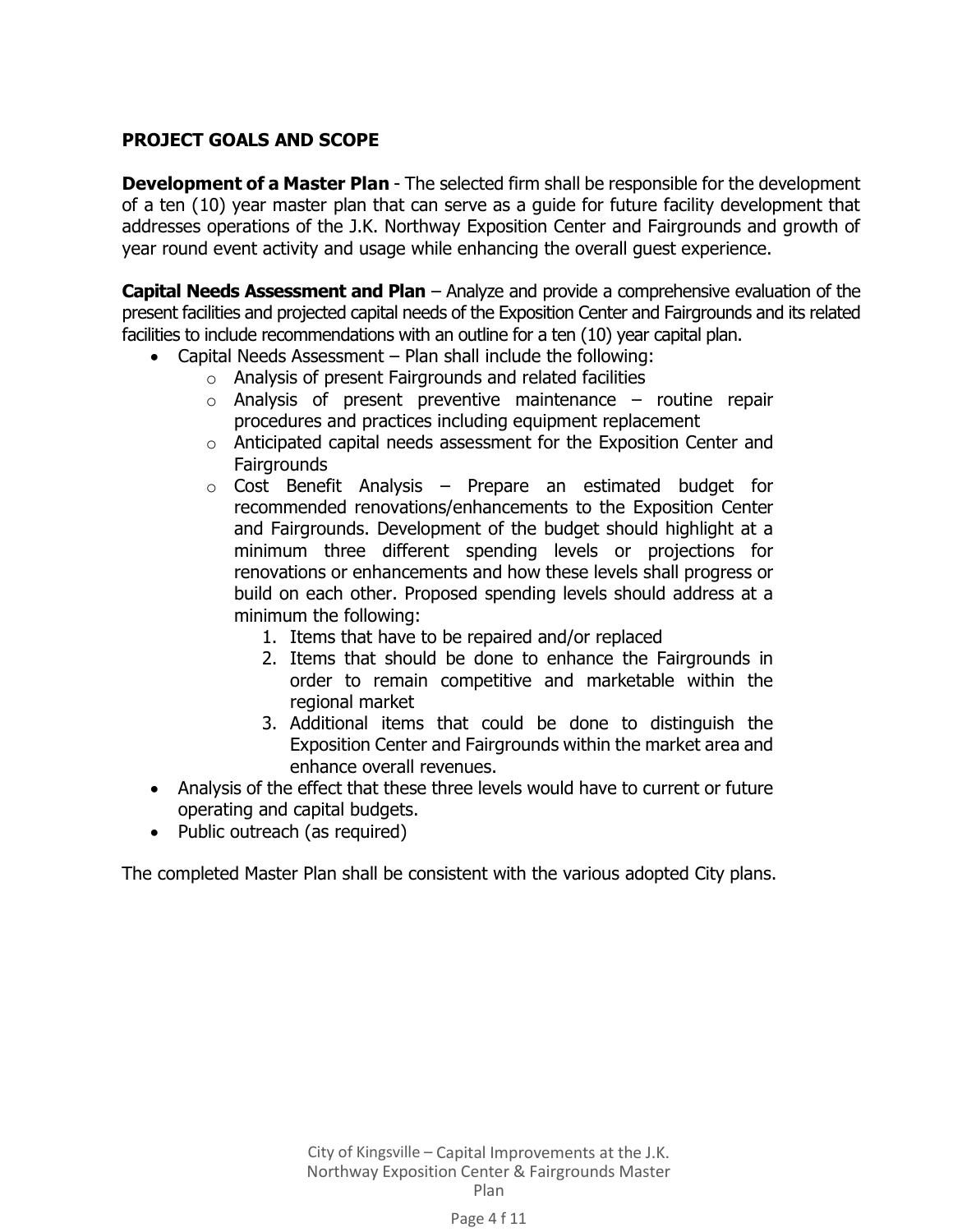### **GENERAL INFORMATION**

- 1. **Addendum and Supplements to Request -** If it becomes necessary to revise any part of this request or if additional data is necessary to enable an exact interpretation of provisions of this request, revisions will be provided to all firms who receive or request this RFQ.
- 2. **Right of rejection -** The City of Kingsville reserves the right to accept or reject any or all submissions as a result of this RFQ, to negotiate with all qualified sources, or to cancel in part or its entirety if found to be in the best interest of the City. The RFQ does not commit the City to award a contract, issue a purchase order, or pay any costs incurred in the preparation of a submission in response to this RFQ.
- 3. **Request for Interpretation**  Any explanation desired by a respondent regarding the meaning or interpretation of this RFQ, or any documentation or attachments as part and parcel of the RFQ, must be requested in writing to the Public Works/Engineering Department, 400 W. King Ave., Kingsville, TX 78363 or emailed to the contact person(s) as described herein.

Such correspondence shall be submitted with sufficient time allowed for the City to evaluate and reply to all prospective respondents before the deadline for submitting a SOQ as stated in this RFQ.

Any non-written representations, explanations, or instructions given by City staff or City agents are not binding and do not form a part of, or alter in any way, the RFQ, a written agreement pertinent to the RFQ, or the awarding of the contract.

For technical questions or additional information related to this RFQ,

please contact:

David Mason Director of Purchasing and Technology City of Kingsville 400 W. King Ave. Kingsville, Texas 78363 (361) 595-8025 (office) dmason@cityofkingsville.com

4. **Clarification or additional information requested -** During the evaluation process, the City of Kingsville reserves the right, where it may serve the City of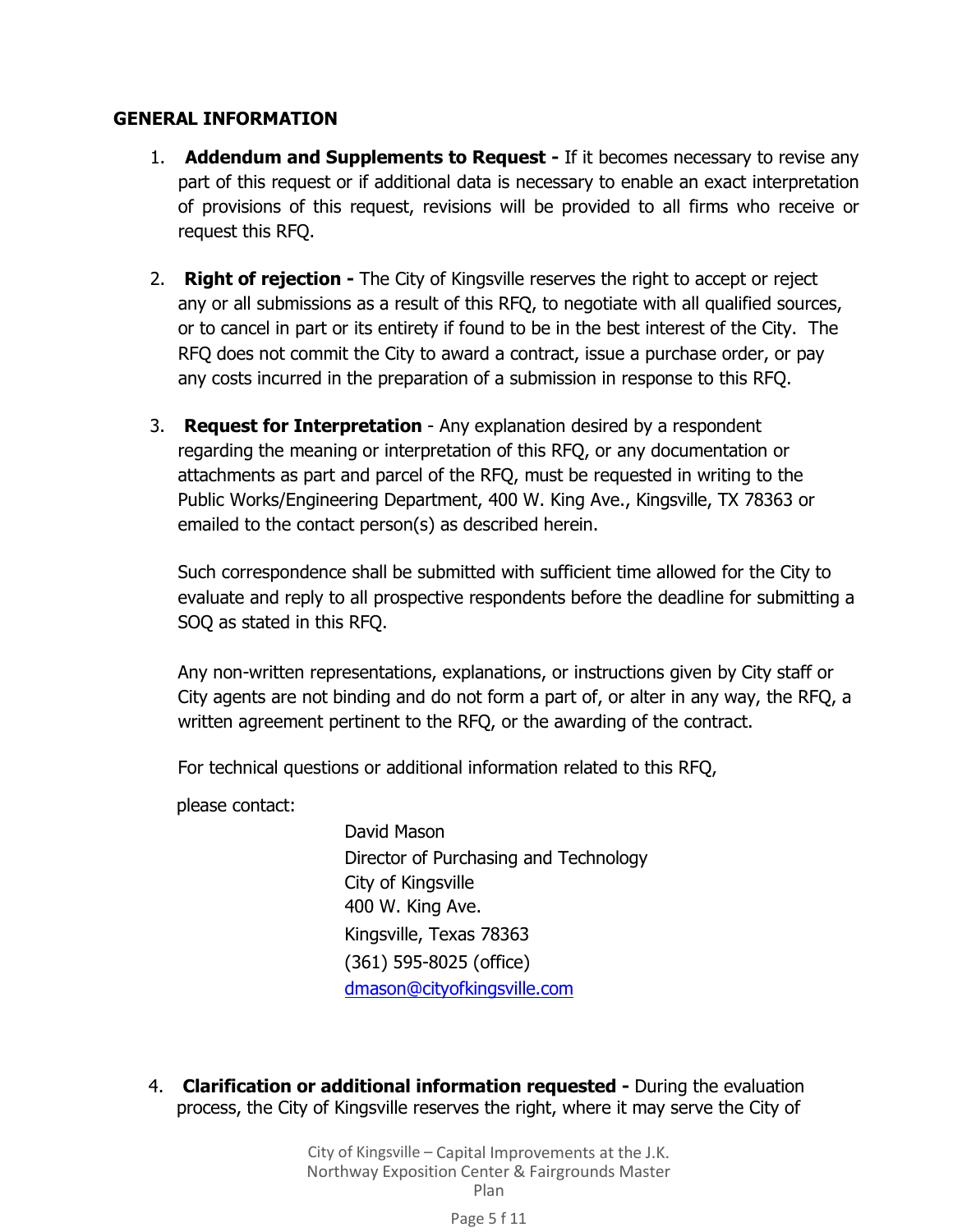Kingsville's best interest, to request additional information or clarifications from respondents, or to allow corrections or errors and omissions. At the discretion of the City of Kingsville, firms submitting SOQ's may be requested to make oral presentations as part of the evaluation process, as indicated below.

- 5. **Right of retention -** The City of Kingsville reserves the right to retain all SOQ's submitted and to use any ideas in a SOQ regardless of whether that respondent is selected. Submission of a SOQ's indicates acceptance by the firm of the conditions contained in this RFQ, unless clearly and specifically noted in the SOQ submitted and confirmed in the contract between the City of Kingsville and the firm selected. Under no circumstances shall a respondent whose SOQ has not been accepted be entitled to any claim for compensation.
- 6. **Project Duration -** The project's schedule will be negotiated with the selected firm before signing a contract.
- 7. **City Commission Approval Required -** The City of Kingsville City Commission must approve the firm(s) selected to provide the services requested in this RFQ. The City reserves the right to authorize contract negotiations to begin without further discussion with firms submitting a response. Therefore, each RFQ should be submitted as completely and accurately as possible. The City reserves the right to request additional data, oral discussions, or presentations in support of the written RFQ.
- 8. **Tax Exemption -** The City of Kingsville is exempted from all city, state, and federal excise tax.
- 9. **Restrictions on Communications -** Respondents or their representatives are prohibited from communicating with any City of Kingsville officials to include City Commission members and their staff regarding the RFQ from the time the RFQ is released until it has been acted upon by the City Commission. Respondents or their representatives are prohibited from communicating with City employees regarding this RFQ, except submitting technical or clarification questions as indicated in the RFQ, from the time the RFQ is released until the contract is awarded. This includes "thank you" letters, phone calls, emails, and any contact that results in the direct or indirect discussion of the RFQ and/or SOQ submitted by Respondents. Violation of this provision by the Respondent and/or their agent may lead to disqualification of the Respondent's SOQ from consideration.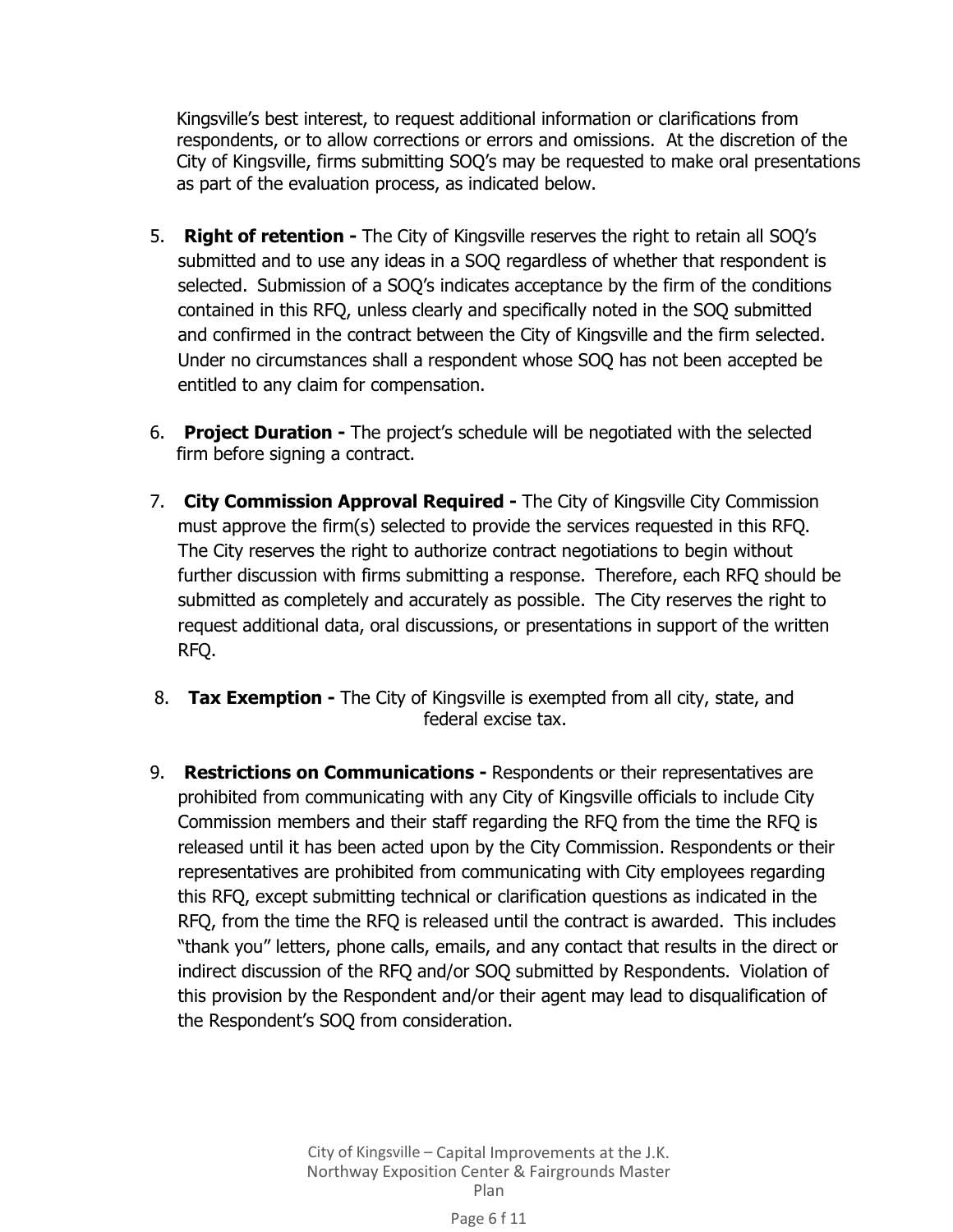# **SUBMITTAL REQUIREMENTS**

To achieve a uniform review process and obtain the maximum degree of comparability, it is required that the SOQ's be organized in the manner specified below. One page shall be interpreted as one side of single lined, typed, 8 1/2" x 11" piece of paper. **The Consultant must submit one (1) original and four (4) copies for review by the City staff.**

A SOQ submitted by facsimile transmission (fax) or by electronic mail (email) will not be accepted. Any SOQ received after the submission deadline, indicated herein, will not be considered under any circumstances and will be returned unopened to the respondent.

### 1. **Cover Page**

• Show the subject, the name of your firm, address, telephone number(s), name of contact person, and date.

# 2. **Table of Contents**

• Clearly identify the materials by section and page number.

# 3. **Letter of Transmittal (Limited to one page)**

- Briefly state your firm's understanding of the services to be performed and make a positive commitment to provide the services as specified.
- Give the name(s) of the person(s) who are authorized to make representations for your firm, their titles, address, and telephone numbers.
- The letter must be signed by a corporate officer or other individual who has the authority to bind the firm and the project manager.

# 4. **Contents**

- **Project Approach/Project Management Plan.** An in-depth representation of the firm's understanding of the Request for Qualifications and project scope of work, and proposed approach, including a detailed work plan covering: project schedule indicating key milestones and indicators of progress; interaction and coordination skills with City stakeholders, agencies, private entities, and political subdivisions of the federal, state, and municipal government. Respondents should demonstrate their awareness of the project requirements under this subsection. Respondents should demonstrate their knowledge of City business and work practices under this subsection. This subsection should include any specific thoughts, enlightenments or recommendations that the respondent desires to bring forward which are not necessarily discussed in this RFQ, and that will further demonstrate that their firm's capabilities exceed that of mutually competing firms.
- **Key Project Personnel Qualifications and Experience.** Specific qualifications and past experience of the assigned project manager, key project personnel on the

#### Page 7 f 11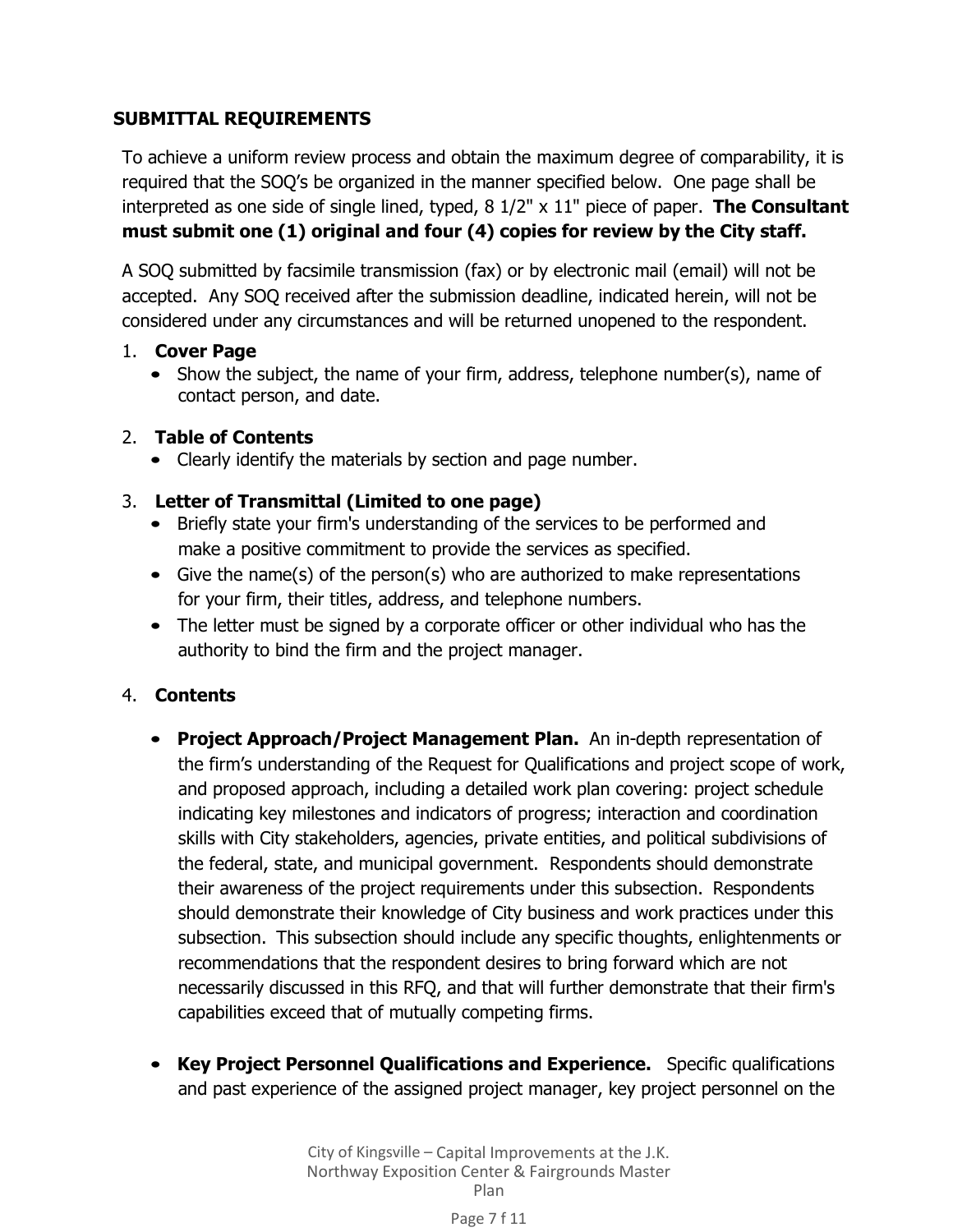team, including the project manager, lead process engineer, other discipline leads and sub-consultants that will provide services on behalf of the firm. Resumes (maximum of two pages) should be included for each of the individuals and subconsultants referenced. An organizational chart showing personnel that will be assigned to the project with their roles to be performed under the contract; a statement of staff availability, which includes the project manager, commitment to the project, and staff location. Based upon the proposed project schedule, note any and all conflicts regarding the availability and location of the project manager and key personnel during performance of the contract. This category also includes a discussion of the project manager's past performance on recent City projects. The successful Firm shall use the team members indicated in the SOQ, in the roles indicated in the SOQ, on the project.

- **Firm Qualifications and Experience.** Describe specific qualifications of the firm and experience on similar projects in the past with emphasis on Exposition Center and fairgrounds master planning. This information should demonstrate the firm's qualifications and similar experience in the type of work contained in this RFQ. This category also includes a discussion of the firm's past performance on recent City projects.
- **Consultant Location.** Describe the key personnel's location where the primary services are to be provided and the ability of the project team to meet in person with the City staff when required during the performance of the contract.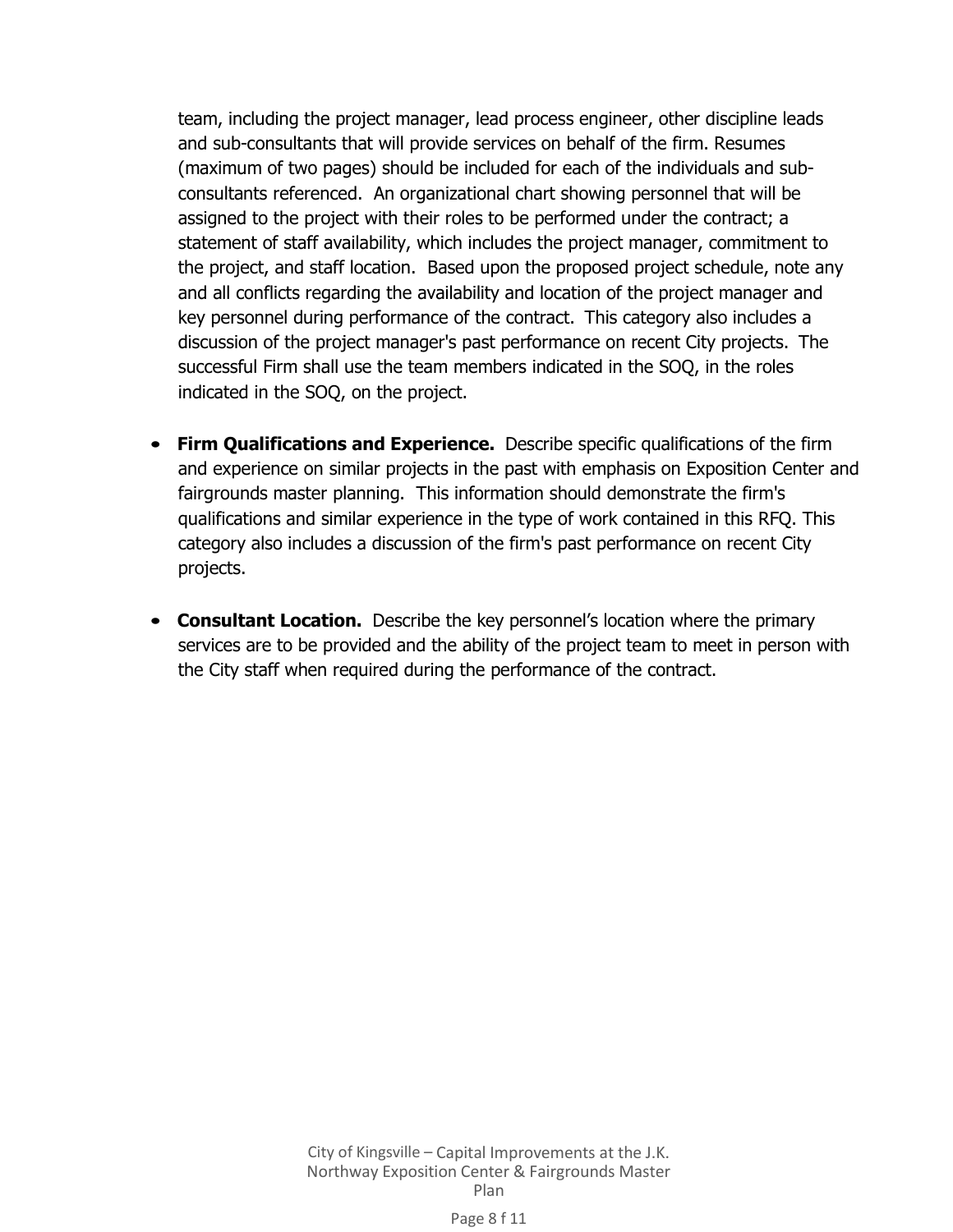## **EVALUATION CRITERIA**

Statements of Qualifications will be evaluated and ranked on the following criteria and point range respectively.

- **1. Project Approach/Project Management Plan (30 POINTS)**
	- Understanding of Request for Qualifications and scope of work
	- Proposed approach
	- Detailed work plan for the proposed project
	- Firm's ability to meet the project schedule
	- Interaction and coordination
	- Knowledge of City work and previous project experiences with the City

### **2. Key Project Personnel Qualifications & Experience (40 POINTS)**

- Project manager
- Project manager's past performance on recent City projects
- Project personal and roles, including lead project engineer
- Project team organization
- Staff/project manager availability, commitment to the project, and staff location
- Project team member's ability to meet on short notice at City Offices

# **3. Firm Qualifications and Experience (25 POINTS)**

- Directly related experience and qualifications
- Recent experience in other municipal projects comparable to the one proposed.
- Experience with Exposition Center and fairgrounds master planning, particularly in the central Texas region

### **4. Firm Location (5 POINTS)**

• Firm's location and ability to meet with City personnel as required

# **TOTAL POSSIBLE SCORE 100 POINTS MAXIMUM**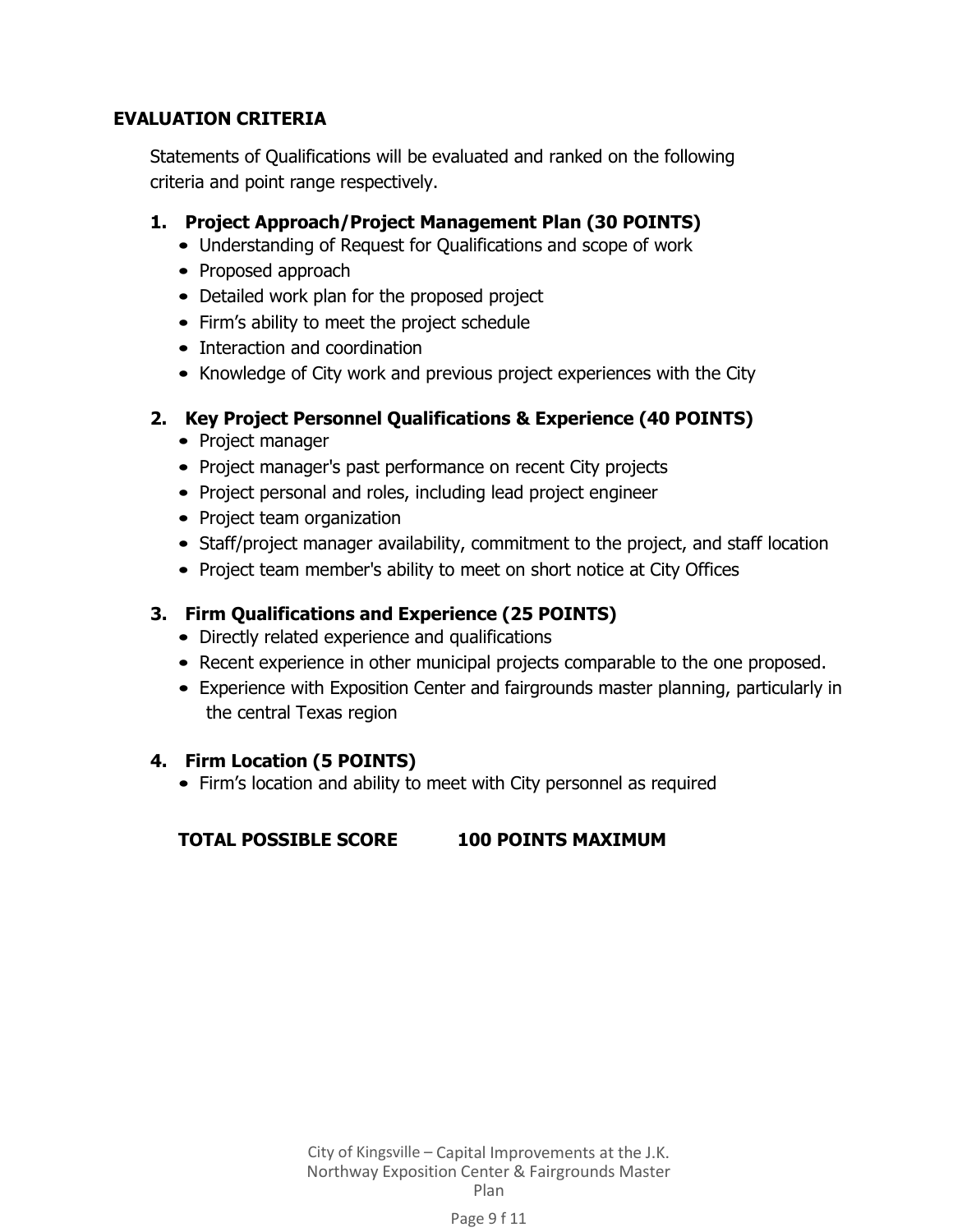## **SELECTION PROCESS**

After the Request for Qualifications submission deadline, City Staff will review the submitted information. If a decision cannot be made based solely on the statement of qualifications, the City of Kingsville may select and invite up to three (3) firms to participate in an interview.

The contract will be awarded to the most responsible firm(s) whose Statement of Qualifications will be, on an overall basis, most advantageous to the City of Kingsville. Qualifications, experience, and performance factors will be considered as elements of a responsible Statement of Qualifications at the sole discretion of the City of Kingsville. The City of Kingsville selection decision is not subject to recourse action. The

City of Kingsville reserves the right to accept SOQ's in whole or in part and to reject any and/or all SOQ's, and negotiate separately or solicit new SOQ's to better serve its interests. This Request for Qualifications does not commit the City of Kingsville to award a contract or to pay for any costs incurred by successful or unsuccessful consultants or their firms during the SOQ preparation, submittal or review.

### 1. **Pre-Submittal Meeting**

There will be a non-mandatory pre-submittal meeting and site visitation on Tuesday September 27, 2016 at 10 am at the **J.K. Northway Exposition Center**, Kingsville, Texas. Clarifications and questions about the project should be brought up at this time.

### 2. **Submission Deadline**

Deadline for submissions is October 11, 2016 until 1:30 pm, at the Kingsville City Hall, Purchasing Office (2<sup>nd</sup> Floor), 400 W. King Ave., Kingsville, Texas. No late submissions will be accepted.

Submittal should be clearly marked with: **RFQ 16-15 Capital Improvements at the J.K. Northway Exposition Center and Fairgrounds Master Plan**

| <i>Address Delivery:</i> David Mason |                                       |
|--------------------------------------|---------------------------------------|
|                                      | Director of Purchasing and Technology |
|                                      | City of Kingsville                    |
|                                      | 400 W. King Ave.                      |
|                                      | Kingsville, Texas 78363               |